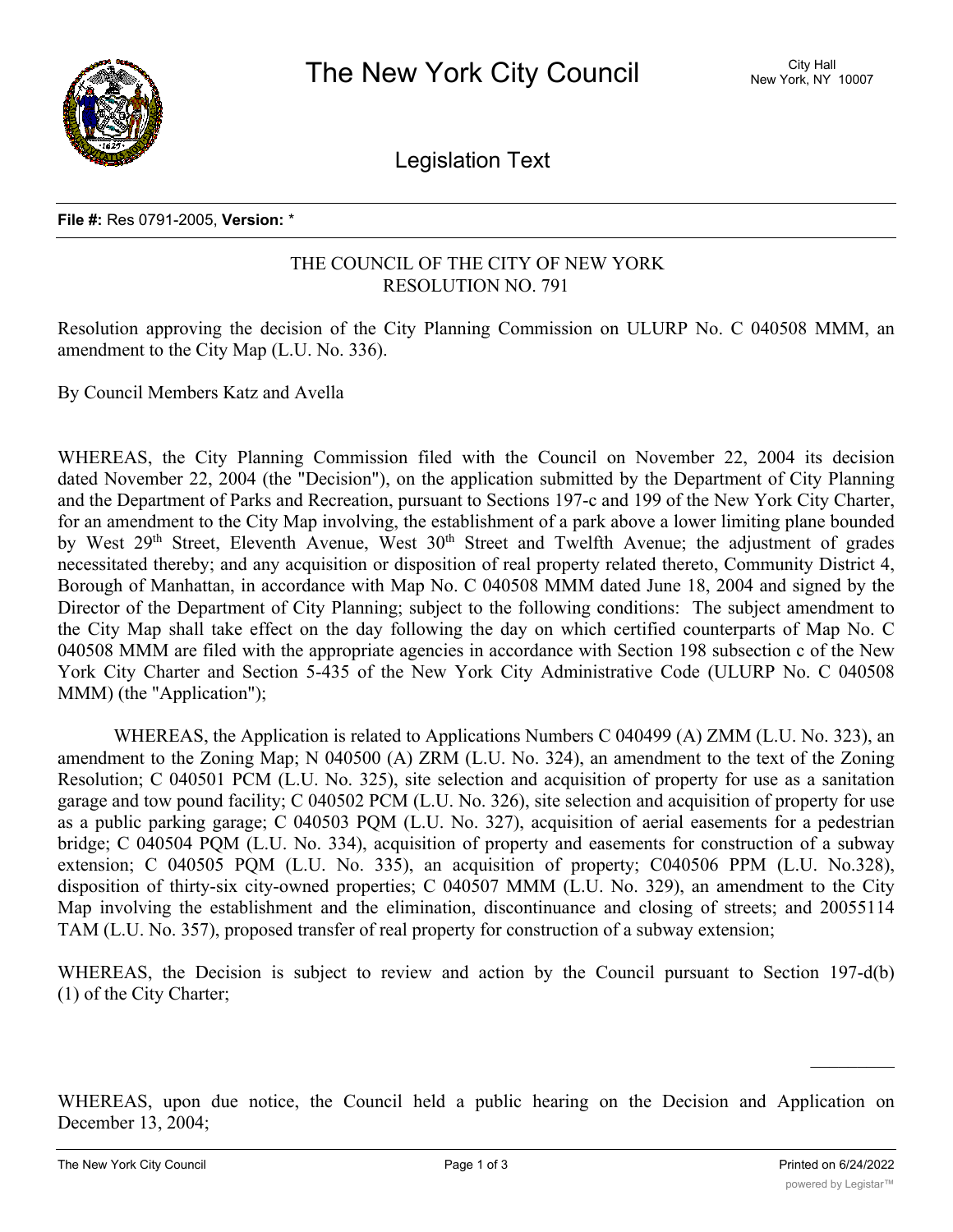WHEREAS, the Council has considered the land use implications and other policy issues relating to the Decision and Application; and

WHEREAS, the Council has considered the relevant environmental issues and the Final Generic Environmental Impact Statement ("FGEIS") (CEQR No. 03DCP031M);

A positive declaration was issued on April 21, 2003 and distributed, published and filed, and the applicant was asked to prepare or have prepared a Draft Generic Environmental Impact Statement ("DGEIS"). A public meeting for the Draft Scope of Work for the DGEIS was held on June 6, 2003 and the Final Scope of Work for the DGEIS was issued on May 28, 2004;

The co-lead agencies prepared a DGEIS and a Notice of Completion for the DGEIS was issued on June 21, 2004. Pursuant to the SEQRA regulations and CEQR procedures, a joint public hearing was held on the DGEIS on September 23, 2004 in conjunction with the public hearing on this application (N 040500 (A) ZRM) and related items (C 040499 (A) ZMM, N 040500 ZRM, C 040501 PCM, C 040502 PCM, C 040503 PQM, C 040504 PQM, C 040505 PQM, C 040506 PPM, C 040507 MMM, C 040508 MMM); and

WHEREAS, a Final Generic Environmental Impact Statement ("FGEIS") was completed and Notices of Completion for the FGEIS were issued by the co-lead agencies on November 8, 2004.

WHEREAS, the FGEIS identified significant adverse impacts and proposed mitigation measures that are summarized in the Co-Lead Agency Findings Statement set forth in Exhibit A to the Reports of the City Planning Commission approving said application and such summary is incorporated by reference herein; and

WHEREAS, modifications of the applications adopted by the City Planning Commission in the form of changes to ULURP Applications Nos. N 040500 (A) ZRM and C 040507 MMM were considered in a Technical Memorandum of the Co-Lead Agencies, dated November 17, 2004; and

WHEREAS, modifications of ULURP Applications Nos. C 040499 (A) ZMM and N 040500 (A) ZRM adopted by the City Council are considered in a Technical Memorandum of the Co-Lead Agencies, dated January 14, 2005;

Now, therefore be it

## RESOLVED:

Having considered the FGEIS, with respect to the Application, the Council finds that:

- (1) The FGEIS meets the requirements of 6 N.Y.C.R.R. Part 617;
- (2) Consistent with the social, economic and other essential considerations, from among the reasonable alternatives thereto, the actions to be approved are ones which minimize or avoid adverse environmental impacts to the maximum extent practicable; and
- (2) The adverse environmental impacts revealed in the FGEIS will be minimized or avoided